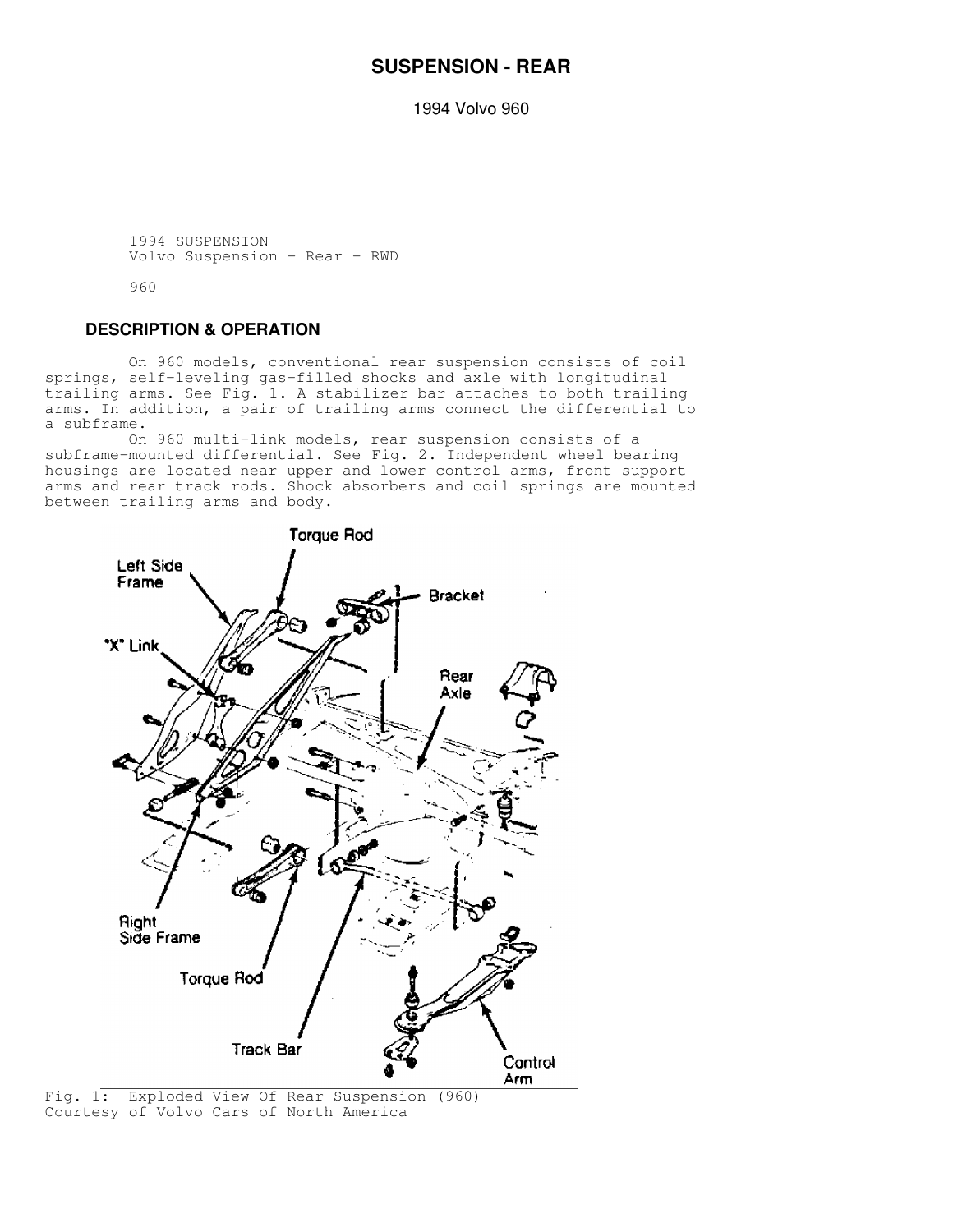

Fig. 2: Exploded View Of Multi-Link Rear Suspension (960) Courtesy of Volvo Cars of North America

# **ADJUSTMENTS & INSPECTION**

WHEEL ALIGNMENT SPECIFICATIONS & PROCEDURES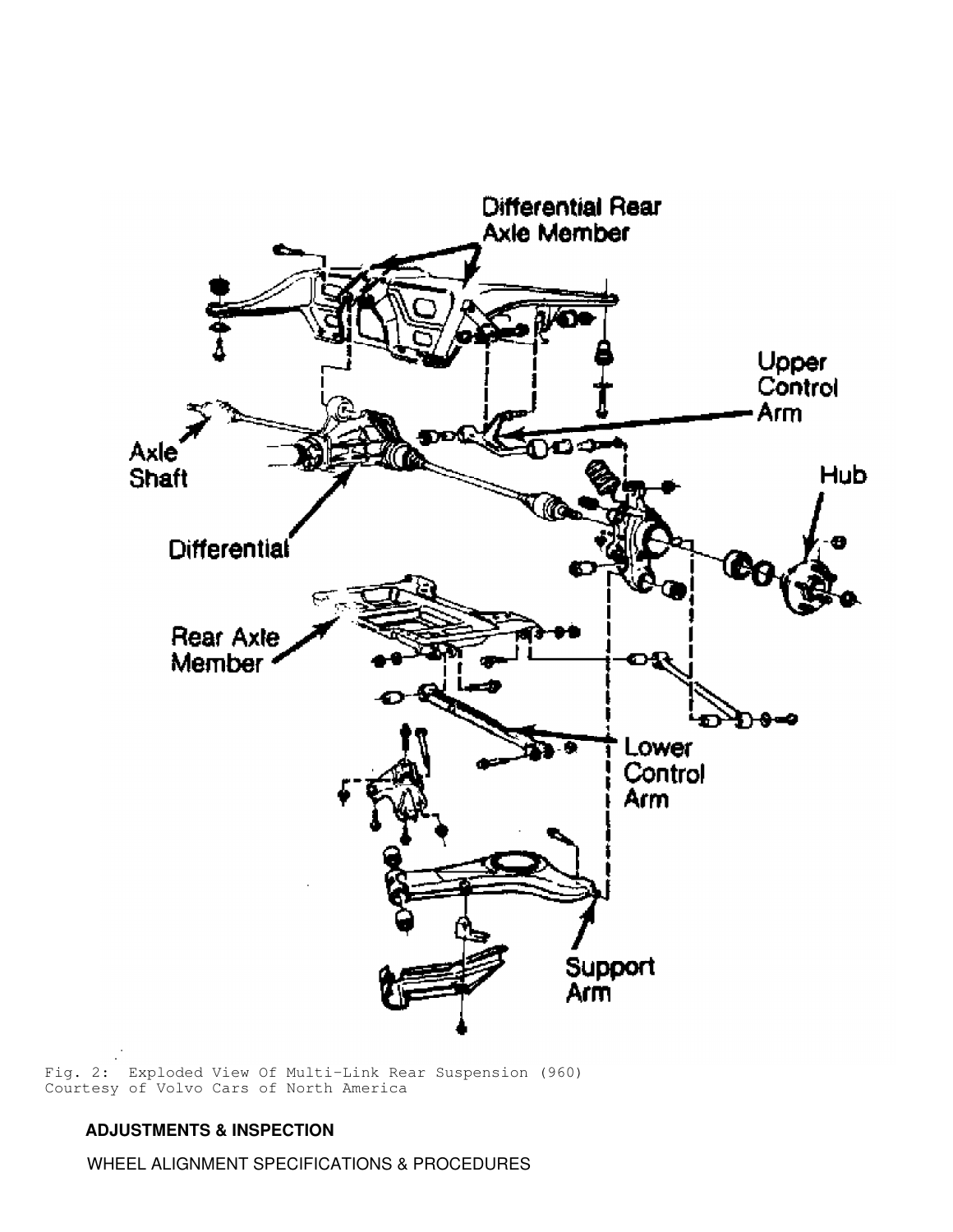NOTE: See WHEEL ALIGNMENT SPECIFICATIONS & PROCEDURES article in WHEEL ALIGNMENT section.

## **REMOVAL & INSTALLATION**

## COIL SPRING

#### Removal

 1) Raise and support vehicle. Remove rear wheels. Remove and support disc brake calipers. DO NOT disconnect brakelines. Disconnect drive shaft from differential.

 2) Place jackstands under coil spring end of trailing arm. Remove anti-sway bar bolts. Remove shock absorber lower nut. Lower rear axle slowly to unload rear springs. Remove springs.

Installation

 To install, reverse removal procedure. Tighten all bolts and nuts to specification. See TORQUE SPECIFICATIONS.

#### SHOCK ABSORBER

Removal

 Raise and support vehicle. Remove wheel assembly. Use floor jack to raise rear axle. Using Spring Compressor (5040), compress spring until shock absorber can be detached. Remove upper and lower shock absorber retaining nuts. Remove shock absorber.

Installation

 To install, reverse removal procedure. Ensure spacer sleeve is in correct position. Tighten all bolts and nuts to specification. See TORQUE SPECIFICATIONS.

### LOWER CONTROL ARM & BUSHINGS

Removal (Multi-Link)

 1) Raise and support vehicle. Remove rear wheels. Remove wheel bearing housing. See TRAILING ARMS & BUSHINGS under REMOVAL & INSTALLATION. Remove lower control arm.

 2) Use sleeve and Counterhold (5990) to press bushing from lower control arm. Use chisel to remove edge of bushing on wheel bearing housing. Use sleeve and Counterhold (5343) to remove bushing.

Installation

 1) Use Counterhold (5342) and Drift (5310) to install new bushing in wheel bearing housing. Use sleeve and Counterhold (5090) to install new bushing in lower control arm.

 2) To complete installation, reverse removal procedure. Lower vehicle, and allow suspension to settle. Tighten nuts and bolts to specifications. See TORQUE SPECIFICATIONS (MULTI-LINK). Check wheel alignment. See WHEEL ALIGNMENT SPECIFICATIONS & PROCEDURES article in WHEEL ALIGNMENT section.

#### UPPER CONTROL ARM & BUSHINGS (MULTI-LINK SUSPENSION)

Removal

 1) Raise and support vehicle. Remove rear wheels and brake calipers. Secure calipers aside.

 2) Remove support arm-to-wheel bearing housing bolt. Remove lower control arm-to-wheel bearing housing bolt and nut. Remove bolt, and pull track arm from wheel bearing housing.

3) Remove upper control arm-to-wheel bearing housing nut.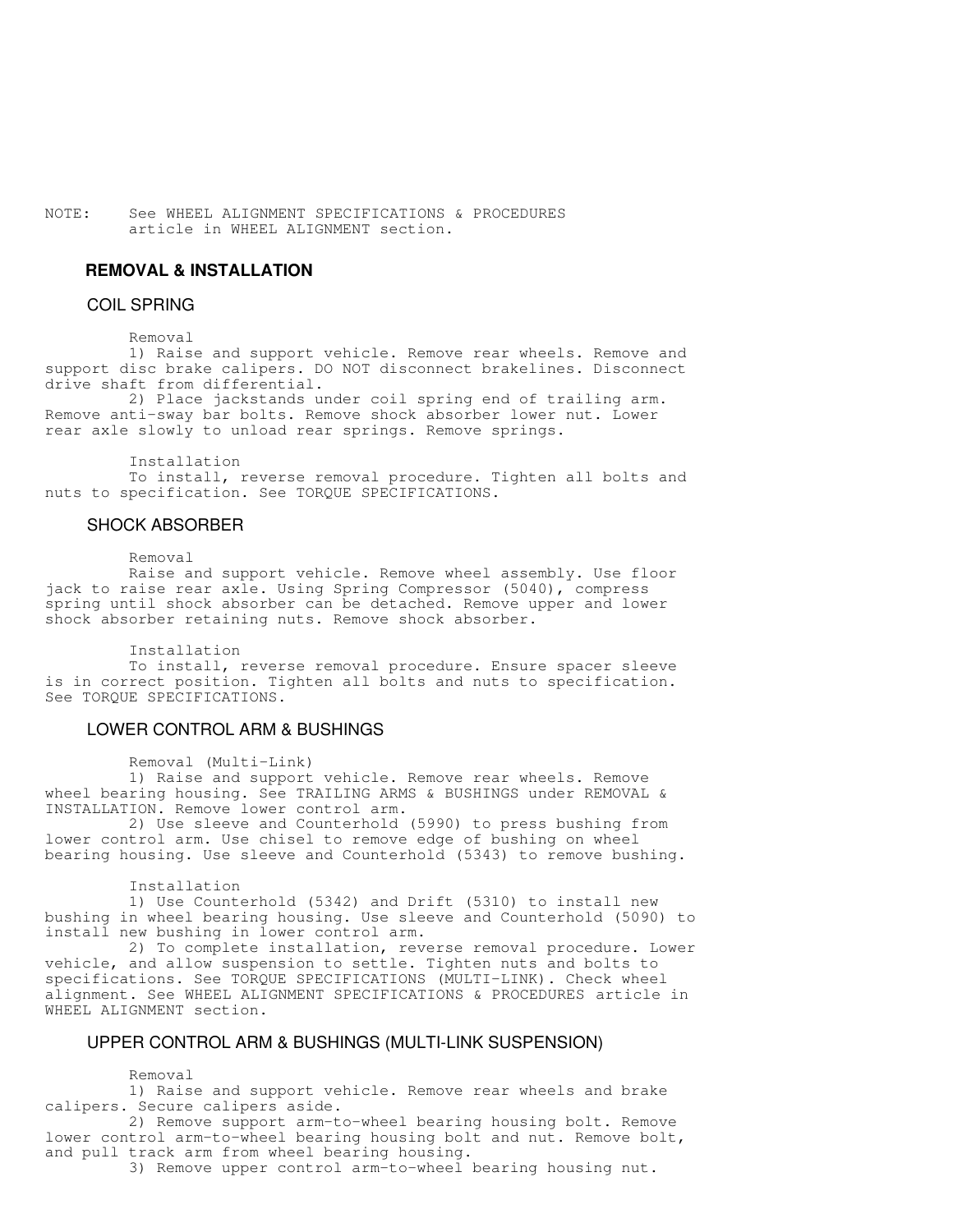Note position of spacers for reassembly reference. Remove control armto-subframe rear nut. Remove control arm-to-subframe front nut and bolt. Remove control arm.

NOTE: When replacing left inner bushing (if necessary), lower subframe slightly.

 4) Use Drift (5345) to remove outer bushing. Use drift and Counterhold (5343) to remove inner front bushing. Use Press Tool (5353-1 and 5353-2) to remove inner bushing from subframe.

 Installation 1) Use Press Tool (5353-3 and 5353-4) to install new bushing in subframe. See Fig. 3.

 2) Use Drift (2731) and Counterhold (2904) to install inner bushing on control arm. Use Drift (5090) and Counterhold (5087) to install new outer control arm bushing.

 3) Reverse removal procedure to complete installation. Lower vehicle, and allow suspension to settle. Tighten nuts and bolts to specifications. See TORQUE SPECIFICATIONS (MULTI-LINK). Check wheel alignment. See WHEEL ALIGNMENT SPECIFICATIONS & PROCEDURES article in the WHEEL ALIGNMENT section.



Fig. 3: Installing Multi-Link Control Arm Bushing (Multi-Link) Courtesy of Volvo Cars of North America

TRAILING ARMS & BUSHINGS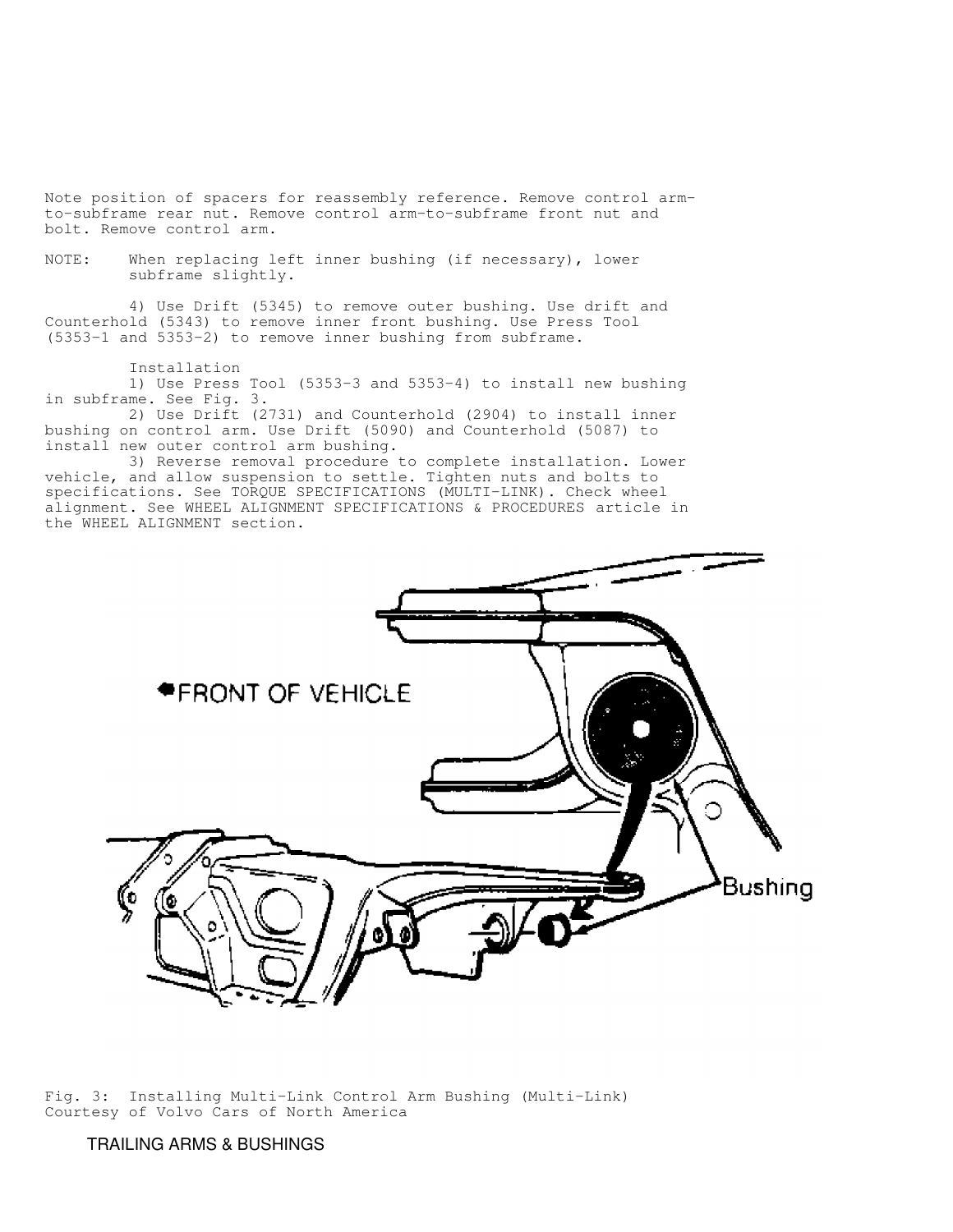#### Removal (Conventional)

 Remove coil spring. See COIL SPRING under REMOVAL & INSTALLATION. Remove rear trailing arm bracket and rubber support bushings. Remove front trailing arm bracket, and remove trailing arm. Press front bushings out of trailing arm.

Installation (Conventional)

 1) Press new bushings into trailing arms (tapered hole in bushing should face up). Ensure bushing is evenly spaced in trailing arm. Loosely install trailing arm front nuts.

 2) Position rubber supports on rear axle. Coat spring ends with petroleum jelly. Guide spring into position on trailing arm. Lift trailing arm upward. Loosely install shock absorber and stabilizer.

 3) Install trailing arm rear bracket and rubber support. Tighten bracket nuts. To complete installation, reverse removal procedure.

Removal (Multi-Link)

 1) Raise and support vehicle. Remove rear wheels. Remove trailing arm guard and bolts and nuts at front and rear of arm. Separate trailing arm from wheel bearing housing.

 2) Place jack and Fixture (5972) under trailing arm. Remove bolt at top of shock absorber. Lower assembly from vehicle, and remove spring and shock. Remove bracket at front of trailing arm. Use Drift (5347) and Counterhold (5346) to remove bushings.

 3) Remove brake caliper, and tie it aside. Remove brake disc and handbrake cable. Remove track rod-to-wheel bearing housing bolt, and pull rod from housing. Remove hub nut. Remove upper control armto-wheel bearing hub nut. Retain spacers for reassembly, and remove housing.

 4) Remove brake shield, and move it aside. Note bushing position. Use suitable sleeve and Counterhold (5343) to remove bushing.

NOTE: Install bushing with slot at top.

Installation (Multi-Link)

 To install, reverse removal procedure. Lower vehicle, and allow suspension to settle. Tighten nuts and bolts to specifications. See TORQUE SPECIFICATIONS (MULTI-LINK).

#### TORQUE RODS & BUSHINGS (CONVENTIONAL SUSPENSION)

 Removal Raise and support vehicle. Remove torque rod(s). Press bushings from torque rods.

Installation

 1) Coat bushing mating surfaces with petroleum jelly. Press new bushings into torque rod. Install torque rod with longer bolt in lower position.

 2) Install rear of torque rod. Install front of torque rod. Remove front subframe mount to install front of torque rod (if necessary). Tighten front of torque rod. If removed, install and tighten front mount of subframe. Tighten rear of torque rod. See TORQUE SPECIFICATIONS (EXCEPT MULTI-LINK).

#### TRACK ROD BUSHINGS (MULTI-LINK REAR SUSPENSION)

Removal & Installation

 Raise and support vehicle. Remove wheels and track rod. On bench, press out inner and outer track rod bushings. To install, press in new bushings. To complete assembly, reverse removal procedure.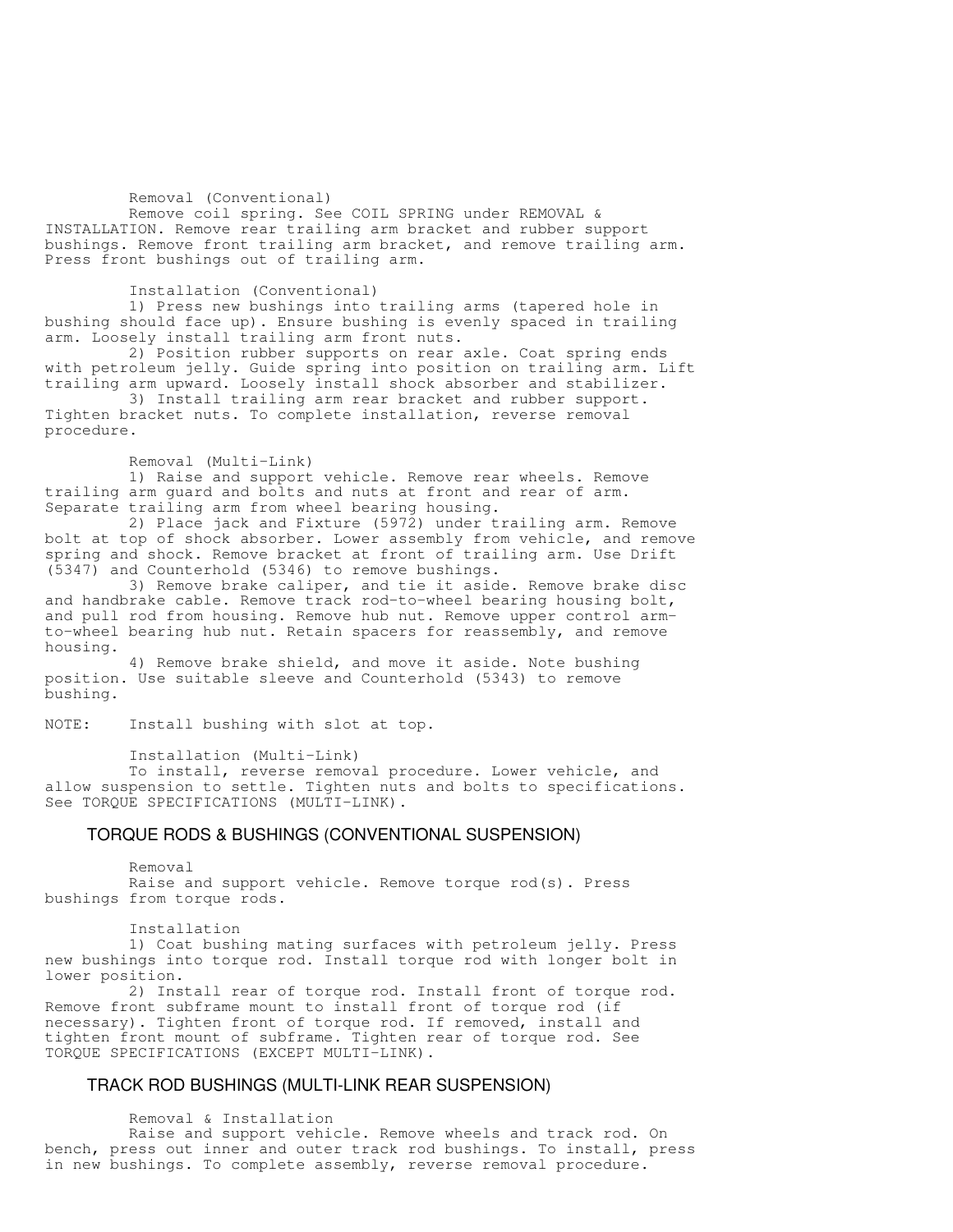Check wheel alignment. See WHEEL ALIGNMENT SPECIFICATIONS & PROCEDURES article in the WHEEL ALIGNMENT section.

#### SUBFRAME BUSHINGS

Removal (Conventional)

 1) Raise and support vehicle. Remove sub-frame front mount bolts. Pry out mount. Tap out front bracket using a hammer and drift. Remove torque rod front retaining bolts, "X" link and parking brake cable clamp.

 2) Insert a bolt through front subframe mount hole. See Fig. 4. Pull subframe from rear mounting bracket using a "C" clamp. Remove rear mounting bracket from body. Use Bushing Remover (5329) to press bushings from mounting bracket.



Fig. 4: Removing Subframe From Mounting Bracket (Conventional)

Installation (Conventional)

 1) Coat bushing mating surfaces with petroleum jelly. Press new bushings into torque rod. Install torque rod with longer bolt in lower position.

 2) Attach, but DO NOT tighten, rear of torque rod. Install front of torque rod. Remove front subframe mount to install front of torque rod (if necessary).

 3) Tighten front of torque rod. If removed, install and tighten front mount of subframe. Tighten rear of torque rod. See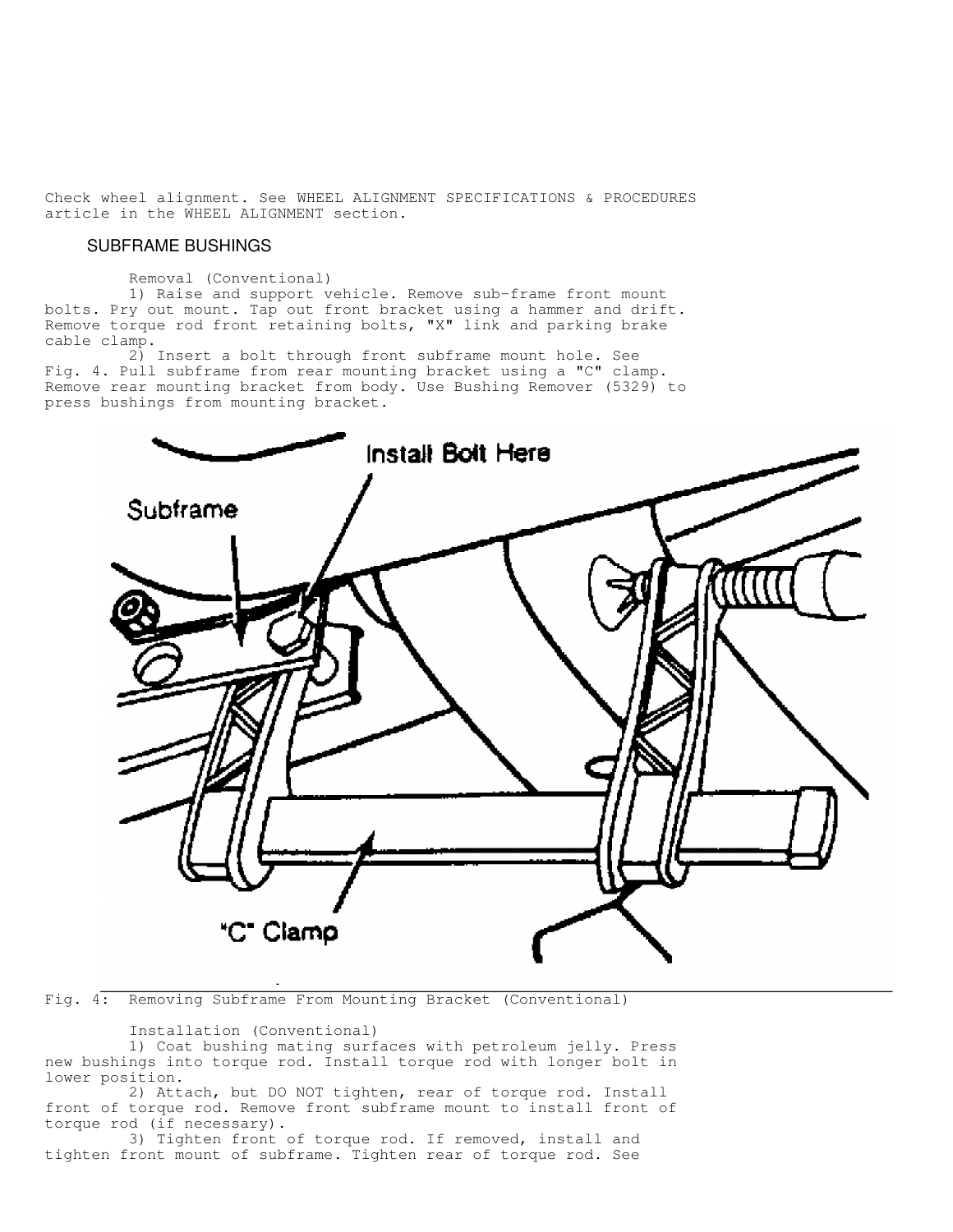TORQUE SPECIFICATIONS (EXCEPT MULTI-LINK).

Removal (Multi-Link)

 1) Raise and support vehicle. Remove rear wheels and brake calipers. Tie calipers aside. Remove bolts and nuts at front and rear of trailing arm.

 2) Remove drive shaft-to-differential coupling bolts. Place jack and Fixture (5972) under assembly. Remove 4 upper subframe-tofloor bolts. Lower assembly slightly.

 3) Use Press Tool (5344-1 and 5344-2) to remove front bushing. Use Press Tool (5352-1 and 5352-2) to remove rear bushing.

Installation

 Use press tool to install front and rear bushing. See Fig. 5. To complete installation, reverse removal procedure. Lower vehicle, and allow suspension to settle. Tighten nuts and bolts to specifications. See TORQUE SPECIFICATIONS (MULTI-LINK). Check wheel alignment. See WHEEL ALIGNMENT SPECIFICATIONS & PROCEDURES article in the WHEEL ALIGNMENT section.



Fig. 5: Aligning Multi-Link Subframe Bushing (Multi-Link) Courtesy of Volvo Cars of North America

# **TORQUE SPECIFICATIONS**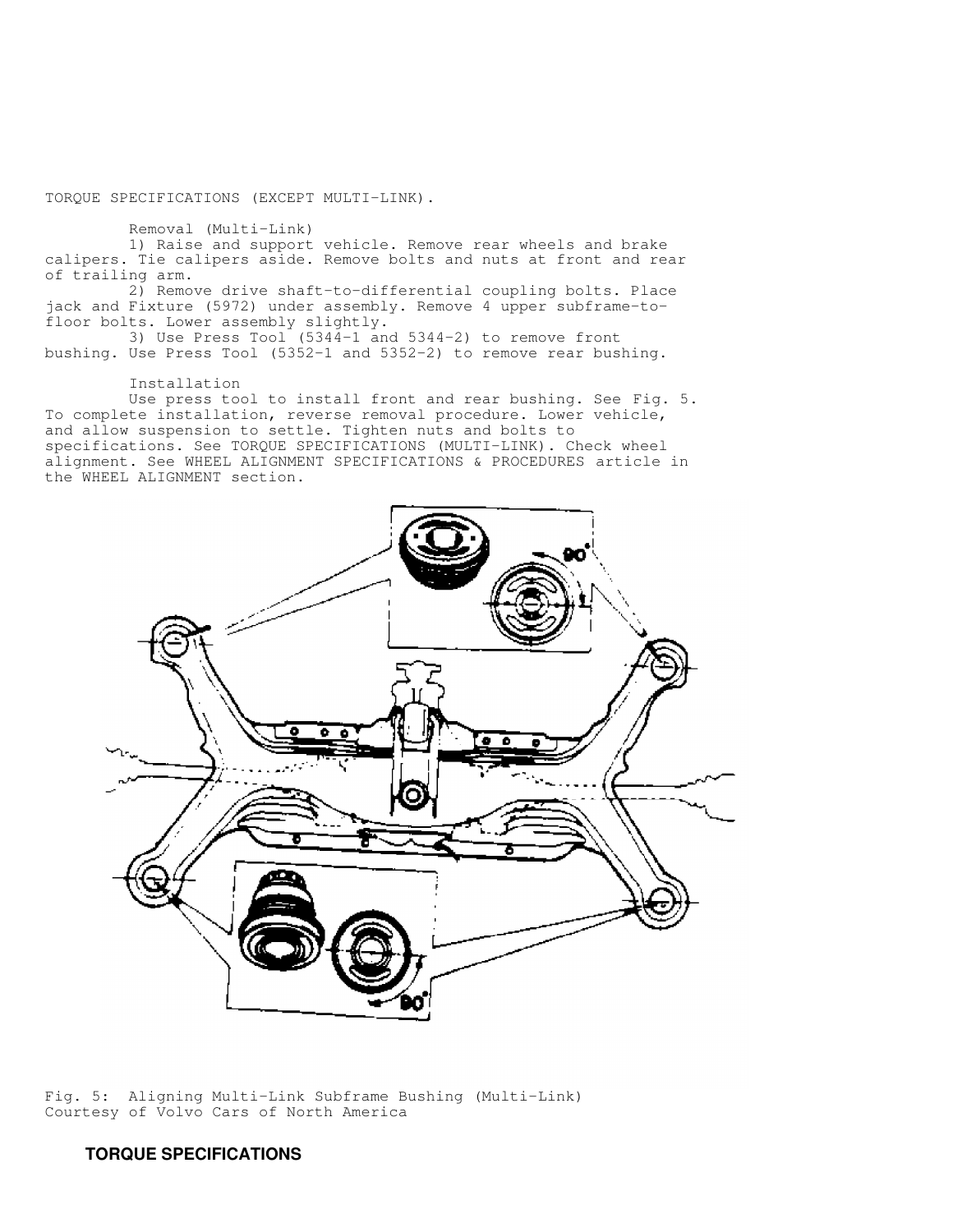

Fig. 6: Rear Suspension Torque Specifications (Solid) Courtesy of Volvo Cars of North America.

TORQUE SPECIFICATIONS TABLE (EXCEPT MULTI-LINK)

| Application                                                                                       |                | $Ft$ . Lbs. $(N.m)$                      |
|---------------------------------------------------------------------------------------------------|----------------|------------------------------------------|
| Conventional                                                                                      |                |                                          |
| Brake Caliper Bolts<br>Rear Spring                                                                |                | 43 (58)                                  |
| Rear Axle Bracket<br>Upper Attachment<br>Shock Absorber Nuts<br>Stabilizer Bar<br>Subframe        |                | 33 (45)<br>35 (48)<br>63 (85)<br>35 (48) |
| Front Mount<br>Rear Bushing Bracket<br>Torque Rods                                                |                | 63 (85)<br>63 (85)                       |
| Front Bolts-To-"X" Link  103 (140)<br>Track Rod-To-Body<br>Track Rod-To-Rear Axle<br>Trailing Arm |                | 63 (85)<br>63 (85)<br>63 (85)            |
| Rear Axle Bracket                                                                                 |                | 33 (45)                                  |
| Front Bracket<br>Nuts<br>Wheel Lug Nut                                                            | 35<br>63<br>63 | (48)<br>(85)<br>(85)                     |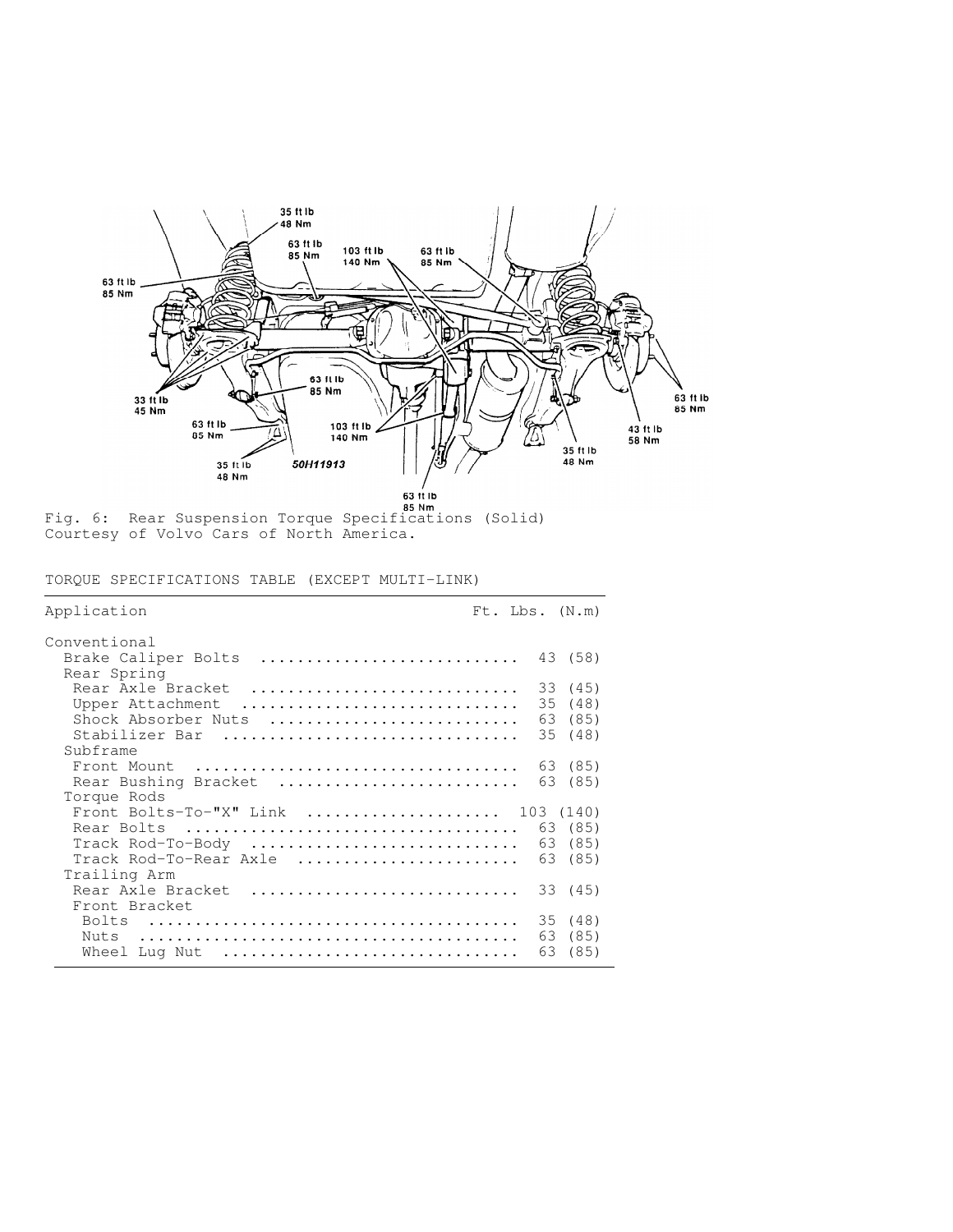